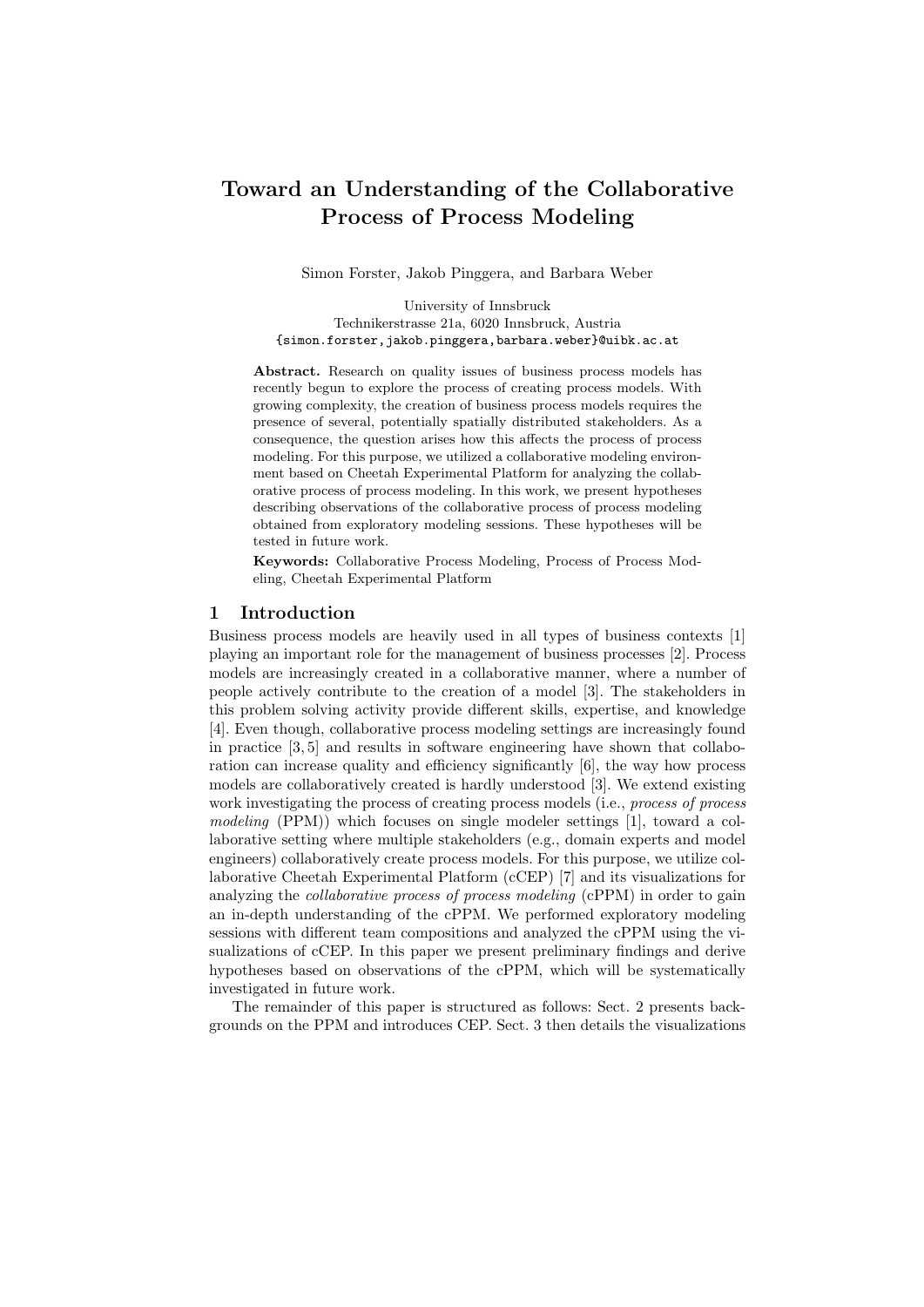of cCEP. Sect. 4 outlines preliminary findings and presents hypotheses describing the cPPM. Related work is discussed in Sect. 5. Finally, Sect. 6 concludes the paper with a summary and outlook on future work.

## 2 Process of Process Modeling

This section provides background information on the PPM and how it can be analyzed using CEP for single modeler settings.

#### 2.1 The Process of Process Modeling

Research on the PPM focuses on the modeler's interactions with the modeling environment [1], i.e., the *formalization* of a process model as described in [8]. During the PPM, modelers are facing the task of creating a syntactically correct process model reflecting the description of the real world's domain by interacting with the modeling environment [8]. The PPM can be described as a flexible, iterative process consisting of the three phases of comprehension, modeling and reconciliation [1, 9].

Comprehension. According to [10] a problem solver formulates a mental representation of the problem as a first step. When creating a process model, the limitations of working memory prevent modelers from creating a complete representation in a single step [9, 1]. Rather, the problem is broken down into small chunks which are addressed sequentially [9, 1].

Modeling. After formulating a mental representation of the problem, the modeler utilizes the constructs of the modeling language for creating a formal process model [9, 1]. For this purpose, the modeler interacts with the modeling environment by adding or removing activities, gateways and edges.

Reconciliation. Modelers may reorganize a process model (e.g., renaming of activities) and utilize its secondary notation (e.g., notation of layout, typographic cues) to enhance understandability [11].

In order to investigate the PPM in a systematic manner CEP—a specialized modeling environment for investigating the PPM—has been developed [12]. By recording all interactions with CEP, researchers are able to replay the creation of the process model step by step without interfering with the modeler's problem solving efforts, allowing a detailed analysis  $(cf. [1])<sup>1</sup>$ .

### 3 Analyzing and Visualizing the Collaborative PPM

When process models are created collaboratively, the individual processes (cf. Sect. 2) are not sufficient. In addition, team processes take place during which teams exchange information, create solution options, exchange knowledge, evaluate and negotiate alternatives, and assess their own processes [13]. As a result, the team is building further knowledge and a shared understanding of the process model [13, 14]. In order to be able to analyze these processes cCEP extends CEP with support for collaborative modeling [7]. For this purpose, cCEP not only supports creating models, but also provides features needed when participants

<sup>1</sup> A demonstration of CEP's replay is available at http://cheetahplatform.org.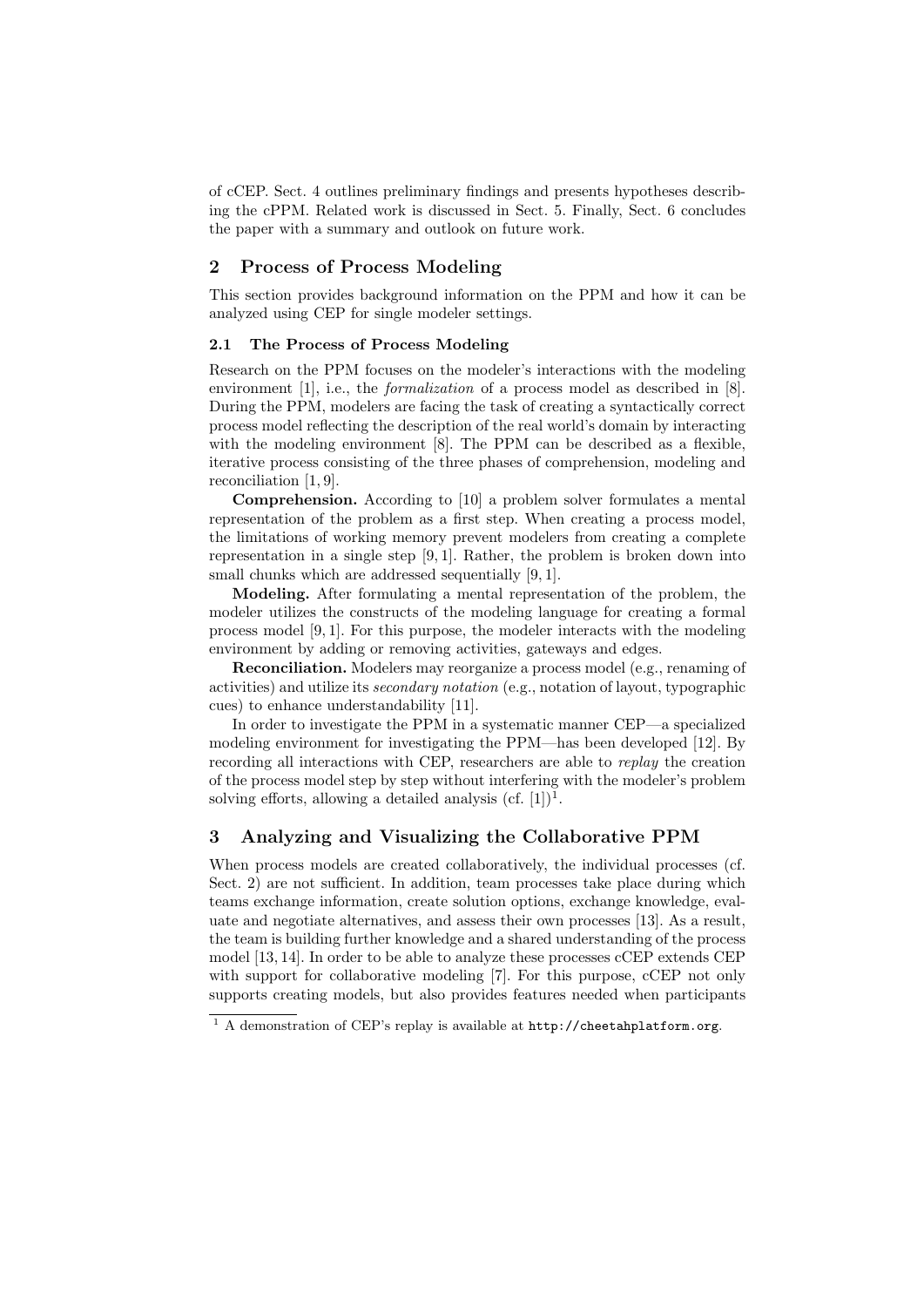|        | Messages Commit History & Evaluation |                 |             | $\bigotimes \bigotimes \bigotimes \bigotimes$                                               | $= 1$ |
|--------|--------------------------------------|-----------------|-------------|---------------------------------------------------------------------------------------------|-------|
| Revisi | Timestamp                            | <b>Username</b> | Type        | Content                                                                                     |       |
| 44     | 2012-12-03 13:19:10 qi 2             |                 | Create Node | Created Node "Wetterbericht lesen"                                                          |       |
| 45     | 2012-12-03 13:19:25 gi 2             |                 | Move Node   | Moved Node "Wetterbericht lesen"                                                            |       |
| 46     | 2012-12-03 13:19:29                  | Norbert 1       | Message     | mach mas iterativ weil da geht man dann auf jeden fall a skitour (und wenns lei a pistentou |       |
| 47     | 2012-12-03 13:19:35                  | Norbert 1       | Delete Edge | Deleted Edge from "Start Event" to "Lawinenlagebericht lesen"                               |       |

Fig. 1. The Commit History View of Collaborative CEP

| $=$ $F$<br>Messages & Commit History Evaluation                                                                                                                       |  |
|-----------------------------------------------------------------------------------------------------------------------------------------------------------------------|--|
| 2012-12-03 13:17:20 Norbert_1: s untere is wenns zu gefährlich is                                                                                                     |  |
| 2012-12-03 13:18:30 Norbert_1: wir könnens a iterativ machen und vorher ziel auswählen -> wetter checken -> lawinenlagebericht und dann wiederholen wenns nit hinhaut |  |
| 2012-12-03 13:18:57 <b>gi_2:</b> hm ja i weiß a nit was gscheiter is                                                                                                  |  |
| [2012-12-03 13:19:29 Norbert_1: mach mas iterativ weil da geht man dann auf jeden fall a skitour (und wenns lei a pistentour is)                                      |  |
| 2012-12-03 13:19:38 <b>gi 2:</b> passt                                                                                                                                |  |
| 2012-12-03 13:20:50 gi 2: Also vorab haben wir: Ziel wählen, Wetter checken, Lawinenlagebericht                                                                       |  |
| 2: Dann Vorbereitungen: Ausrüstung kontrollieren, Jause?, Getränke?, Geld?, Auto?, da fallen mir tausend Sachen ein: D                                                |  |

Fig. 2. The Communication Window of Collaborative CEP

are spatially separated from each other (e.g., the opportunity of communicating with each other) [5]. Furthermore, cCEP extends the replay functionality of CEP in order to be able to replay data retrieved from collaborative features (e.g., messages exchanged) [7]. This enables us to analyze team processes in detail in combination with the individual processes of single team members.

Beside capturing the cPPM, investigating the cPPM in a structured manner is essential. Therefore, cCEP provides visualizations for analyzing the collaborative process of process modeling (e.g., heat maps, active modeler diagrams).

Commit History View. Similar to CEP for single modeler settings (cf. Sect. 2), cCEP provides the ability of replaying the creation process after the modeling process ended. Within the commit history view (cf. Fig. 1) messages exchanged are listed in addition to model changes. Using the buttons on the top (cf. Fig.  $1(a)$ ) researchers are able to step back and forth within the cPPM [7].

Communication Window. When spatially separated participants are collaboratively solving a problem (i.e., creating a process model) means for exchanging messages, evaluating and negotiating alternatives, exchanging knowledge, and assessing their own processes are necessary [13]. Therefore, cCEP provides a chat window (cf. Fig. 2) which can be used for conversation protocol analysis (e.g. using Grounded Theory [15]) after the modeling session ends [7]. Particularly, when investigating the team processes conversation protocols stored in the chat window are needed.

Node's History Tooltip. When hovering with the mouse over nodes (i.e., model elements) cCEP reveals their history as a tooltip (cf. Fig. 3). Using this feature researchers can see how specific model elements evolved over time. They cannot only see by whom and when they were created but also why they were created. This can be identified because cCEP is linking messages to model elements, which were exchanged during creation of those elements [7]. Thus, those messages are displayed within a node's history revealing the intention behind the node.

Heat Map. [7] introduced measures for evaluating the cPPM (e.g., number of changes per node, number of comments per participant, and number of nodes created per participant). Fig. 4(a) lists the nodes with their numbers of model changes (e.g., create/delete node, add/remove sequence), layout changes (e.g.,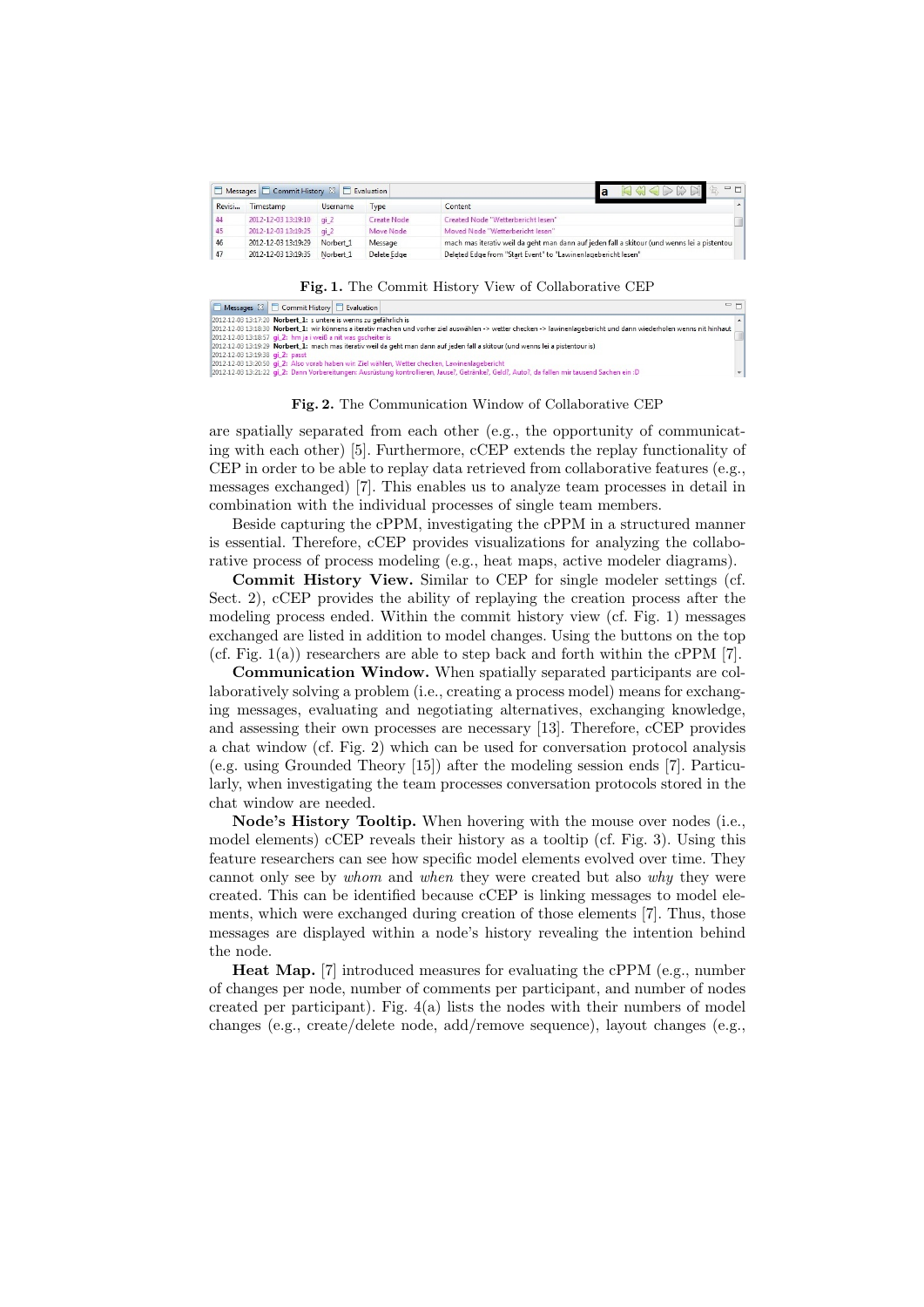| <b>Node History:</b><br>2012-12-03 13:15:22 - Norbert 1: Created Node "Lawinenlagebericht lesen"<br>2012-12-03 13:16:43 - Norbert 1: Moved Node "Lawinenlagebericht lesen"<br>2012-12-03 13:18:30 - Norbert 1: Message: wir könnens a iterativ machen und vorher ziel auswählen -> wetter checken -> lawinenlagebericht und dann wiederholen wenns nit hinhaut<br>2012-12-03 13:18:57 - gi 2: Message: hm ja i weiß a nit was gscheiter is<br>2012-12-03 13:19:29 - Norbert 1: Message: mach mas iterativ weil da geht man dann auf jeden fall a skitour (und wenns lei a pistentour is)<br>2012-12-03 13:19:38 - gi 2: Message: passt<br>2012-12-03 13:23:53 - Norbert 1: Moved Node "Lawinenlagebericht lesen" |
|------------------------------------------------------------------------------------------------------------------------------------------------------------------------------------------------------------------------------------------------------------------------------------------------------------------------------------------------------------------------------------------------------------------------------------------------------------------------------------------------------------------------------------------------------------------------------------------------------------------------------------------------------------------------------------------------------------------|
| 2012-12-03 13:30:20 - gi 2: Moved Node "Lawinenlagebericht lesen"                                                                                                                                                                                                                                                                                                                                                                                                                                                                                                                                                                                                                                                |





Fig. 4. The Heat Map and Measures Visualizing the Collaborative PPM

move node) and total changes (i.e., the sum of model and layout changes). This measure might indicate model elements that caused difficulties or controversy during the modeling process. Additionally, cCEP utilizes heat maps illustrating those measures (cf. Fig. 4(b)) where nodes changed more often appear darker. Using this heat map we are able to identify the most controversial elements right within the model. Number of nodes created per participant is another measure and might indicate the participants providing the most domain knowledge. Hence, those measures can be used to analyze the cPPM.

Active Modeler Diagram. Active modeler diagrams (cf. Fig. 5) display changes to the model or messages sent for each participant. For this, we filter interactions for creating model elements, sending messages, and laying out model elements and plot them on a time-line using different colors for each participant.

# 4 Identification of Hypotheses

In this section we present observations obtained from investigating the cPPM using visualizations presented in Sect. 3. Moreover, we derive hypotheses describing these observations. Specifically, these hypotheses are aiming at the phases occurring within the cPPM as well as the roles involved within the cPPM.

#### 4.1 Setup of Exploratory Modeling Sessions

In order to test the visualizations of the cPPM (cf. Sect. 3) and investigate the cPPM we performed exploratory modeling sessions using pairs of model engineers. During each session, two participants (i.e., model engineers) collaboratively created a process model for planning a ski tour. All participants had experience with BPMN. Moreover, one of the participants within each pair was additionally familiar with the domain, acting as the domain expert during the modeling session. Since all participants were native German speakers, data presented within the diagrams is in German and translated to English where necessary.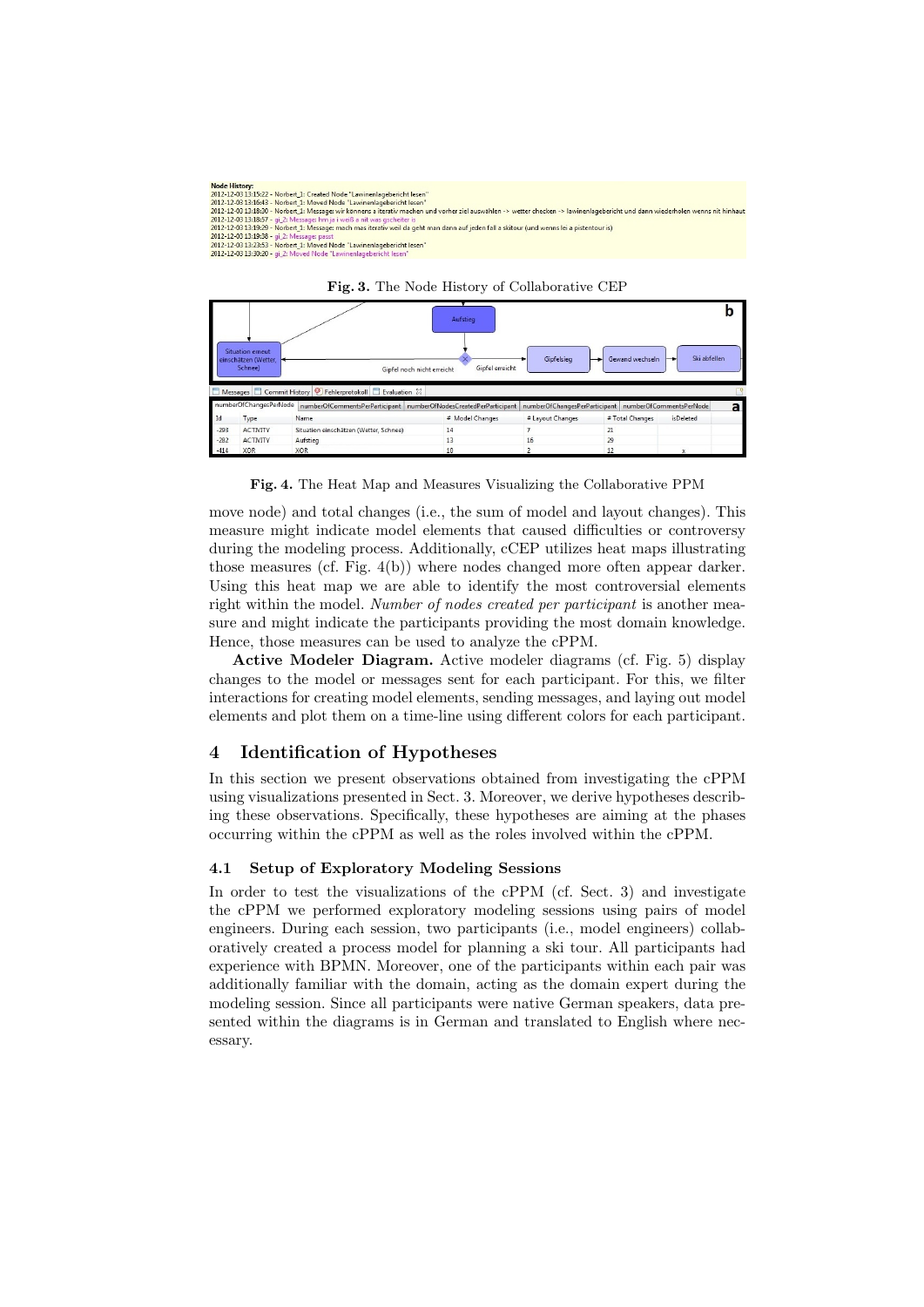

Fig. 5. The Active Modeler Diagram Visualizing the Collaborative PPM

#### 4.2 Hypotheses Generation

The statements presented in this section are deduced from two modeling sessions using different participants. In future work we will not only test and validate the derived hypotheses using a higher number of participants but also conduct modeling sessions with various team compositions (e.g., model engineer and domain expert or more than two participants) for gaining an understanding of the cPPM within different team compositions.

Driver Featuring Controller. When analyzing the cPPM with two model engineers, their interplay can be compared to pair programming, a technique known from software engineering [16]. Similarly to [6] we were able to identify a driver who actively created the model and a *controller* who oversaw the problem solving efforts of the driver. The participant being the *driver* could be identified using the measure number of nodes created per participant (cf. Sect. 3) or using its visualization (cf. Fig. 6). Our two test cases suggest that the role of the driver is taken by domain experts. This led to our first hypothesis H1: Domain experts take over the role of the driver. Important for this hypothesis was the fact that all participants (including the domain expert) already had experience with BPMN.

Team Knowledge Building Phase. Several team knowledge building phases [13] (varying in duration) during which participants tried to understand the requirements to be modeled as well as the model that has been created so far could be identified (cf. Fig.  $5(a)$ ). As a result, this team knowledge building phase within collaborative modeling settings could be mapped to the *comprehension* phase (cf. Sect. 2) of the PPM for single modeler settings.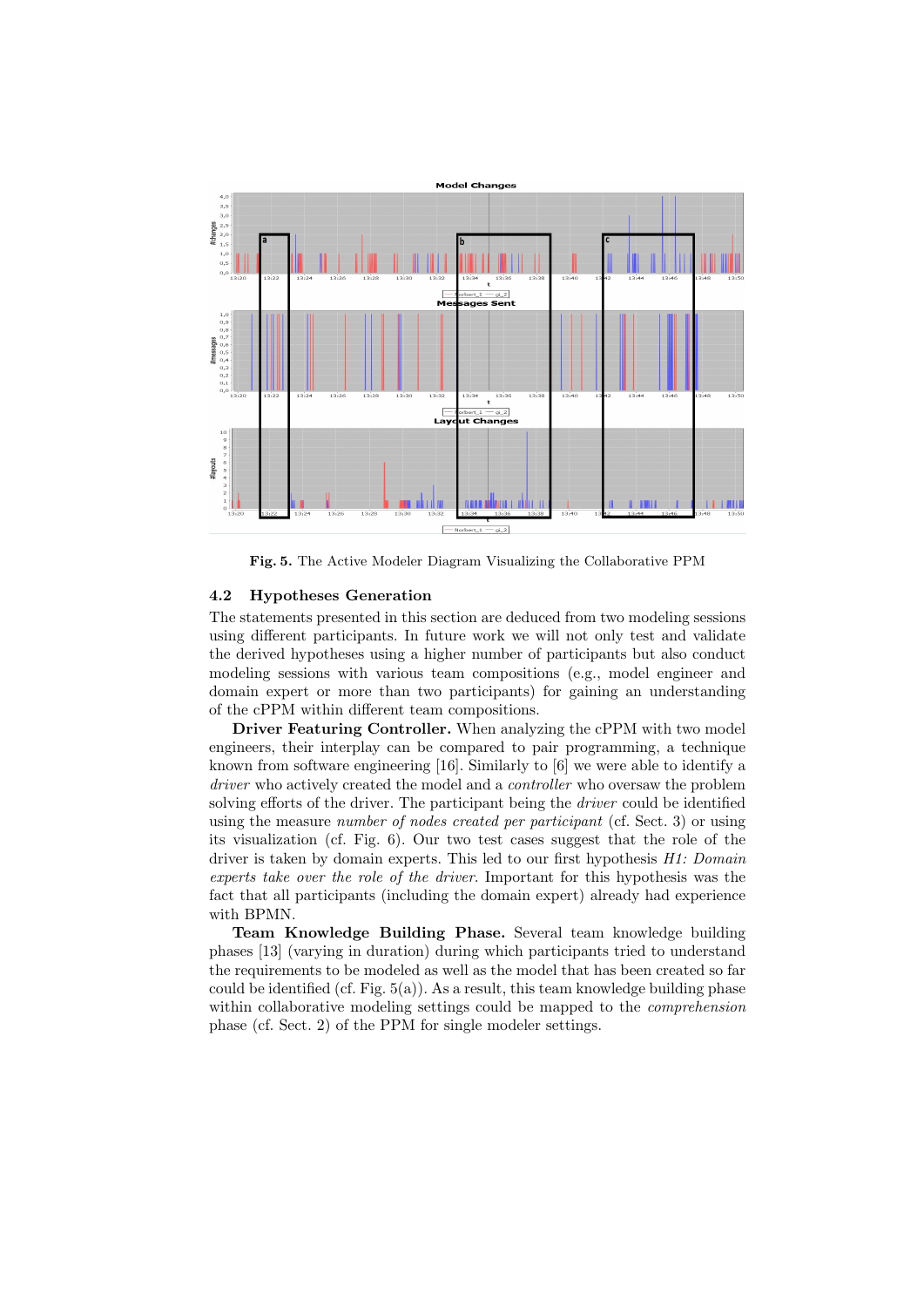

Fig. 6. Heat Map Visualizing the Creation Activities

Moreover, modelers tried to understand the solutions of their companions and tried to convince them of their own ones [17]. During those team knowledge building phases the participants stopped their modeling efforts as well as their reconciliation efforts leading to hypothesis H2: Participants stop their modeling and reconciliation efforts in order to work on team knowledge building phases.

Modeling and Reconciliation Phase. After such team knowledge building phases the driver extended the model. Again, this task corresponds to a phase of the PPM for single modeler settings (i.e., modeling) (cf. Sect. 2). Simultaneously, the controller reorganized other (e.g., older) parts of the model (e.g., renaming of activities, performing layout changes) (cf. Fig. 5(b)) which refers to the reconciliation phase of the PPM for single modeler settings (cf. Sect. 2). As a result the two successive phases within single modeler settings (i.e., modeling and reconciliation) were shared between the modelers and performed concurrently. Using this information we derived two hypotheses  $H3: Both$ participants are actively changing the model (i.e., modeling and reconciling) at the same time and H4: Participants are concurrently working on different blocks of the model.

Role Changing Phase. We were able to identify situations where the controller took over the leading role (i.e., driver) (cf. Fig. 5(c)). When analyzing the conversation protocols using the node's history (cf. Fig. 3) we were able to identify the reason for these role switches. In one case the controller had a simpler solution in mind and instead of explaining his idea he just changed the model himself. After discussing the new solution the original driver took over again and extended the model further. In another case the controller found a mistake in the model and interrupted the driver with a message. The controller then took over and corrected the model. This error searching behaviour of the controller resembles the controller role of pair programming [6]. Common to both role switches was the fact that the controller did not agree with the model created by the driver. Hence, the controller took over and corrected the model according to his knowledge of the domain. Hypothesis H5: Role changes occur on disagreements describes this observation.

#### 5 Related Work

The PPM is concerned with the interaction of the participants (e.g., domain experts and model engineers) during modeling. The importance of the modeling process is acknowledged in [8]. There has already been research on the PPM for single modeler settings [1, 18] as well as on the cPPM where multiple stakeholders are creating process models [17, 19–22]. [17] investigates collaborative modeling settings concentrating on the negotiation phase of this process. We want to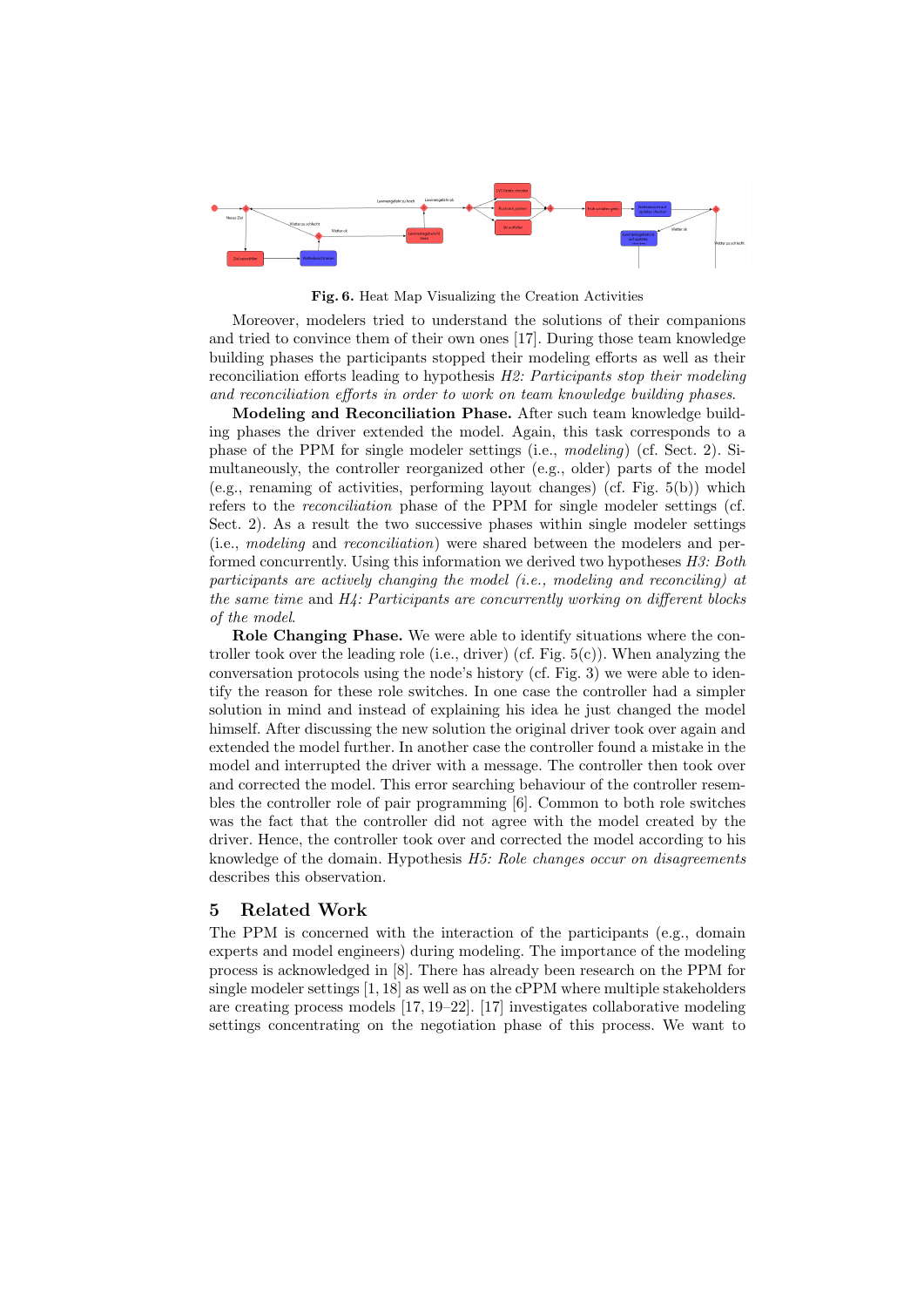investigate the team processes involved within the cPPM and their interaction with the individual processes on a micro-cognitive level. Investigating a closely guided, wizard like conceptualization support is the focus of [19, 20]. In contrast, we want to analyze an unguided model creation process. The team-building processes when creating a model collaboratively using a proposal based tool (COMA) and allowing face to face communication are researched in [21] and evaluated using various measures (e.g., number of proposals per participant, comments per proposal). Our participants are able to synchronously work on the same process model. The practices employed within a collaborative modeling environment (i.e., ProcessWave<sup>2</sup>) are observed in [22]. Here, effectiveness and efficiency are measured using the notation of breakdowns. In contrast, we are not only interested in observing the difficulties participants are facing during the modeling process, but also the team processes taking place.

#### 6 Summary and Outlook

This paper presented a tool to support collaboratively creating business process models as well as visualizing and analyzing the process of process modeling within collaborative modeling settings. Using these visualizations we analyzed the cPPM data we gathered in exploratory modeling sessions and derived hypotheses. Our modeling sessions showed that the collaborative creation of business process models resembles pair programming where one programmer actively solves a problem (i.e., the driver) and a second programmer oversees the problem solving efforts (i.e., the controller) [6]. Additionally, controllers were laying out other parts of the model while the drivers were modeling. This way, controllers were increasing a model's maintainability as well as a model's understandability [11, 26]. As soon as controllers identified problems they interrupted the drivers (e.g., by sending a message), took over the role of the driver and modified the models reflecting their knowledge. After a team knowledge building phase the participants were changing their roles back again. These findings give some insights into the phases occurring and the roles involved within the cPPM. As future work we plan to perform additional modeling sessions using our tool and its visualizations in order to validate these hypotheses. Furthermore, we will investigate settings with various team compositions (e.g., model engineer and domain expert or more than two participants).

# References

- 1. Pinggera, J., Zugal, S., Weidlich, M., Fahland, D., Weber, B., Mendling, J., Reijers, H.A.: Tracing the Process of Process Modeling with Modeling Phase Diagrams. In: Proc. ER-BPM '11. (2012) 370–382
- 2. Becker, J., Rosemann, M., Uthmann, C.: Guidelines of business process modeling. In: Business Process Management, Models, Techniques, and Empirical Studies, London, UK, Springer-Verlag (2000) 30–49
- 3. Rittgen, P.: Collaborative Modeling A Design Science Approach. In: Proc. HICSS '09. (2009) 1–10

<sup>2</sup> http://www.processwave.org/